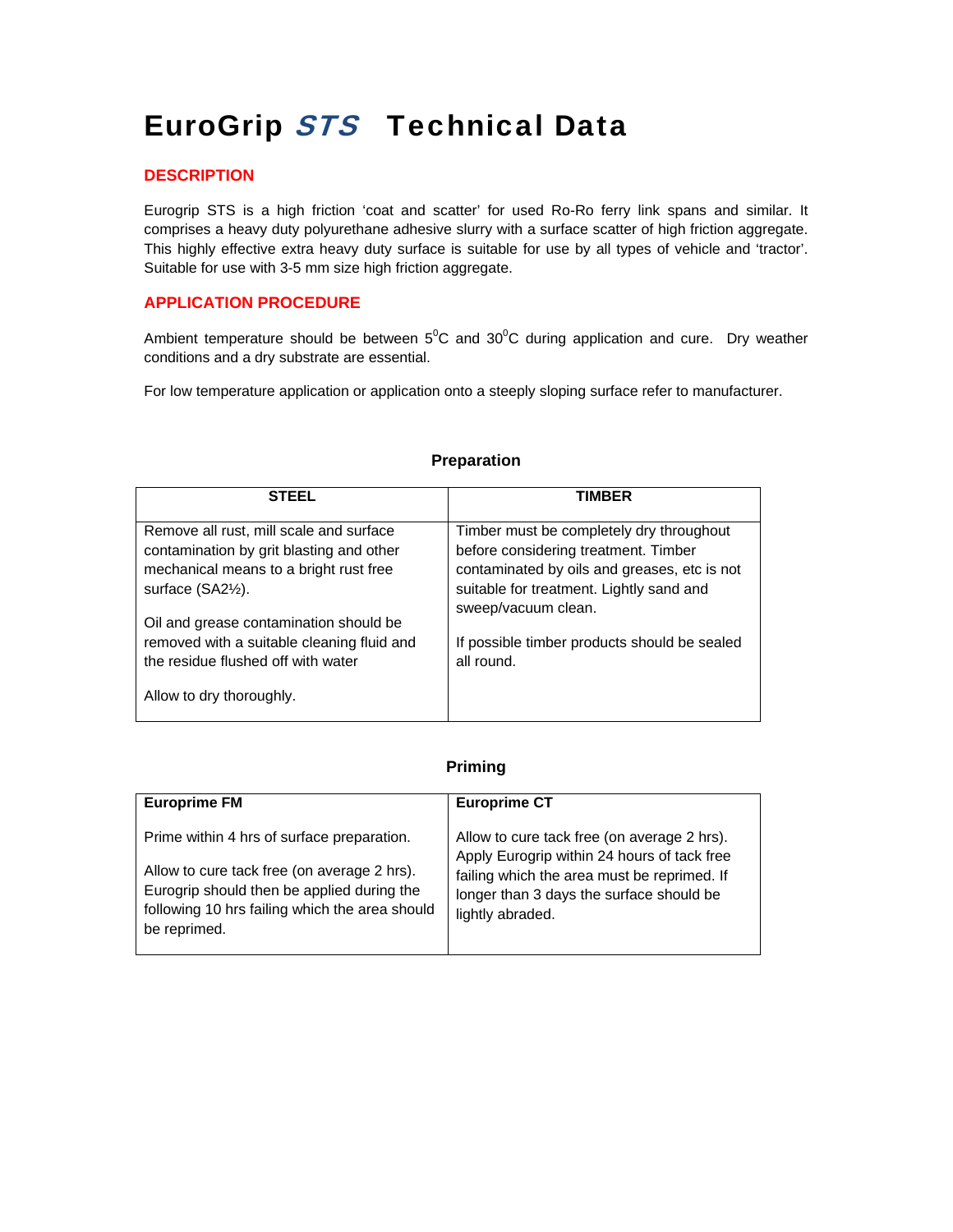#### **Surfacing (Base & Aggregate scatter)**

Strict compliance with the mixing and laying procedure is critical - **mixing times must not be exceeded**.

Materials include Eurogrip STS which comes as 3 components. It is used in conjunction with the customer's chosen aggregate.

Pour the contents of Pack B into a suitable mixing vessel and mix using a drill and paddle until homogeneous. Whilst still mixing add the contents of Pack A and continue mixing for a further 20secs. Whilst still mixing slowly add the contents of Pack C and continue for 40secs until a homogeneous mixture is achieved. Mix only one unit at a time.

Pour the mixed material onto the surface and immediately spread using a serrated squeegee to the specified coverage (do not spread too thinly).

Broadcast the chosen aggregate onto the surface ensuring that there is no resin showing through. Remove any tape when resin starts to gel and excess aggregate when the surface becomes stable. This will vary with both product and ambient temperature.

#### **COVERAGE AND CURE**

Both coverage and cure depend on ambient and surface temperatures, the type and condition of the substrate and the aggregate temperature and size.

Coverage of the resin base generally falls in the range of 4 to  $5kg/m^2$ 

Aggregate loading varies with the chosen aggregate size and type but is typically between 12 and 14kg/ $m^2$ . The aggregate used is usually calcined bauxite.

Always ensure that there is excess aggregate available on site to ensure full coverage prior to sweeping.

| Curing times : | Initial set $@$ 20 ${}^{0}C$      | 1 hour               |
|----------------|-----------------------------------|----------------------|
|                | Open to traffic $@$ 20 ${}^{0}$ C | $2\frac{1}{2}$ hours |

## **TYPICAL PROPERTIES**

| Relative density at 20°C                           | 1.6                   |  |  |
|----------------------------------------------------|-----------------------|--|--|
| Tensile properties to BS 2782 Pt3 after curing for |                       |  |  |
| 14 days in air                                     |                       |  |  |
| Tensile strength                                   | 12 $N/mm2$            |  |  |
| Elongation at break                                | 20% min               |  |  |
| Adhesion to steel to BS 24624:1993, pull-off       |                       |  |  |
| test at 5 days                                     | $5$ N/mm <sup>2</sup> |  |  |